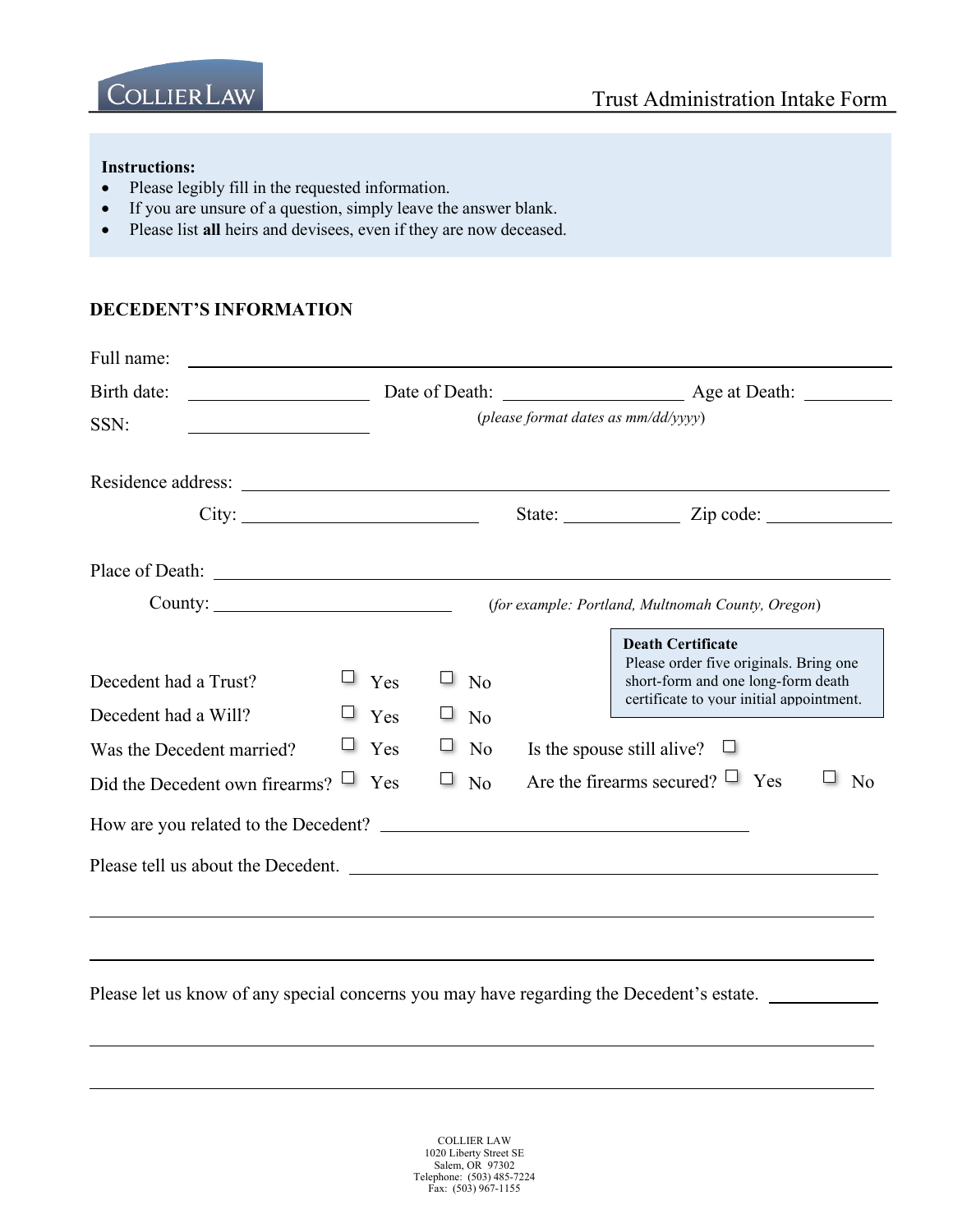# **YOUR INFORMATION (SUCCESSOR TRUSTEE)**

| Full name:                                                                              |                                                                       |                                                    |                          |                                                                                                                                                                          |
|-----------------------------------------------------------------------------------------|-----------------------------------------------------------------------|----------------------------------------------------|--------------------------|--------------------------------------------------------------------------------------------------------------------------------------------------------------------------|
| Birth date:                                                                             |                                                                       |                                                    |                          | $SSN:$ (needed to obtain estate tax ID #)                                                                                                                                |
|                                                                                         |                                                                       |                                                    |                          |                                                                                                                                                                          |
|                                                                                         | City:                                                                 |                                                    |                          |                                                                                                                                                                          |
|                                                                                         |                                                                       |                                                    |                          |                                                                                                                                                                          |
|                                                                                         | (if different than your street address)                               |                                                    |                          |                                                                                                                                                                          |
|                                                                                         | City:                                                                 |                                                    |                          |                                                                                                                                                                          |
| Home phone: Cell phone: Cell phone:                                                     |                                                                       |                                                    |                          |                                                                                                                                                                          |
|                                                                                         | Can we leave confidential messages at the above phone numbers?<br>Yes | N <sub>0</sub>                                     |                          |                                                                                                                                                                          |
|                                                                                         |                                                                       |                                                    |                          |                                                                                                                                                                          |
| Have you been convicted of any Felony?<br>Have you been convicted of any Misdemeanor?   |                                                                       | $\Box$ Yes<br>$\Box$ No<br>$\Box$ Yes<br>$\Box$ No | Personal Representative. | Why am I being asked these questions?<br>If probate is needed, Oregon Statute<br>requires that we must inform the court that<br>you are not disqualified from serving as |
| Are you a US Citizen?                                                                   |                                                                       |                                                    | $\Box$ Yes               | $\Box$ No                                                                                                                                                                |
| Did the Decedent own or operate a business that you intend to<br>continue as fiduciary? |                                                                       |                                                    | $\Box$ Yes               | $\Box$ No                                                                                                                                                                |
| Are you indebted to the Decedent?                                                       |                                                                       |                                                    | $\Box$ Yes               | $\Box$ No                                                                                                                                                                |
| To the best of your knowledge, is the estate insolvent?                                 |                                                                       |                                                    | $\sqcup$ Yes             | $\Box$ No                                                                                                                                                                |
| Are there any disputes among the heirs that you are aware of?                           |                                                                       |                                                    | $\sqcup$ Yes             | $\Box$ No                                                                                                                                                                |
| Have you ever filed for bankruptcy? If so,                                              | which year:                                                           |                                                    | $\Box$ Yes               | $\Box$ No                                                                                                                                                                |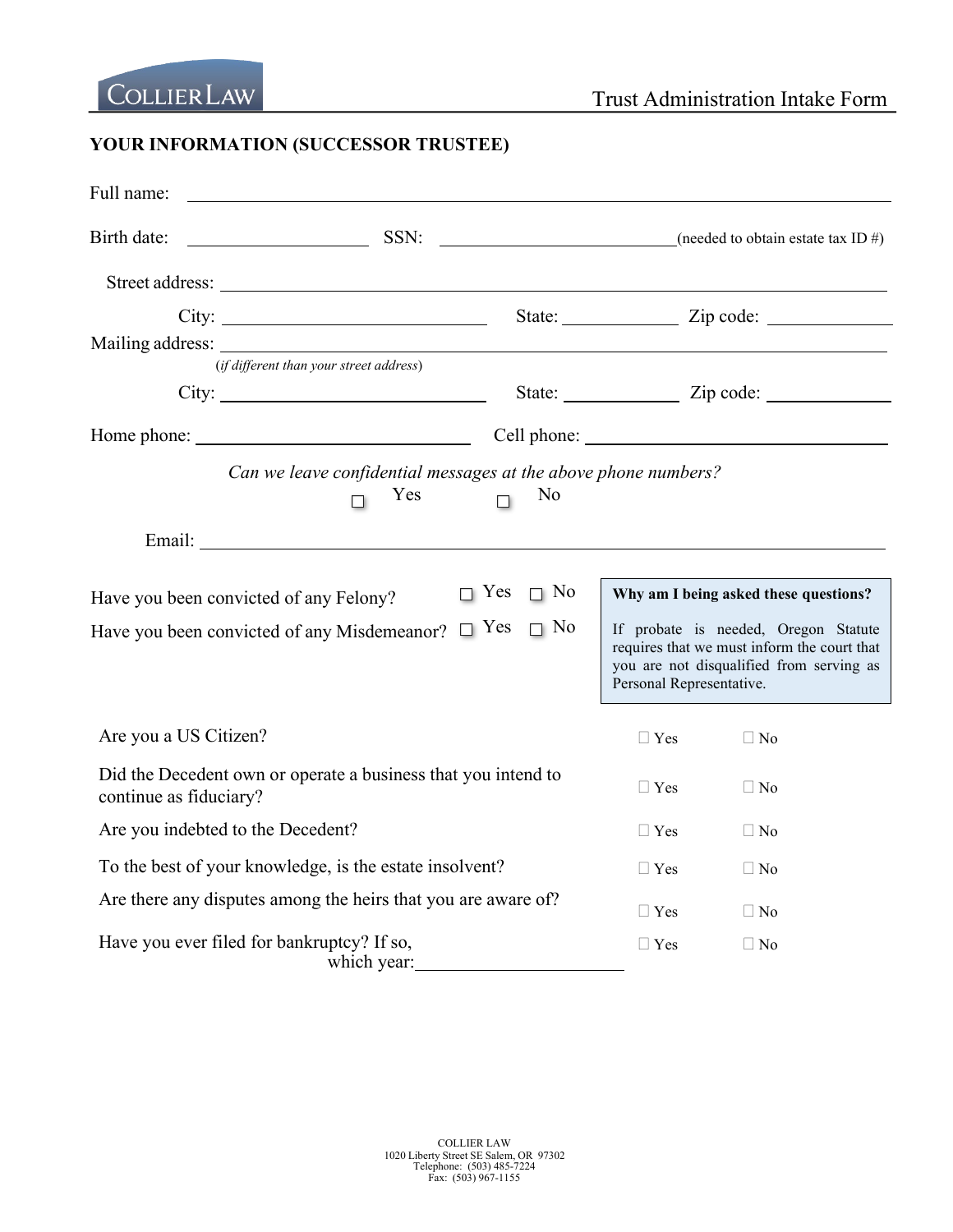

## **DECEDENT'S PRIMARY BENEFICIARIES**

(Those who will receive a gift or inheritance under the decedent's Trust)

| FULL NAME | RELATIONSHIP TO<br>DECEDENT | MAILING ADDRESS, EMAIL ADDRESS,<br>AND PHONE NUMBER | DATE OF BIRTH<br>IF A MINOR |
|-----------|-----------------------------|-----------------------------------------------------|-----------------------------|
|           |                             |                                                     |                             |
|           |                             |                                                     |                             |
|           |                             |                                                     |                             |
|           |                             |                                                     |                             |
|           |                             |                                                     |                             |
|           |                             |                                                     |                             |
|           |                             |                                                     |                             |
|           |                             |                                                     |                             |
|           |                             |                                                     |                             |
|           |                             |                                                     |                             |
|           |                             |                                                     |                             |
|           |                             |                                                     |                             |
|           |                             |                                                     |                             |
|           |                             |                                                     |                             |
|           |                             |                                                     |                             |

Please review the decedent's Trust document Article VI and locate any provisions that give, bequeath, devise or distribute assets, money, belongings, or our Trustee shall property to an individual or entity. distribute... all remaining trust Any individual or entity receiving anything property... from decedent's estate is a Primary Beneficiary.COLLIER LAW

1020 Liberty Street SE Salem, OR 97302 Telephone: (503) 485-7224 Fax: (503) 967-1155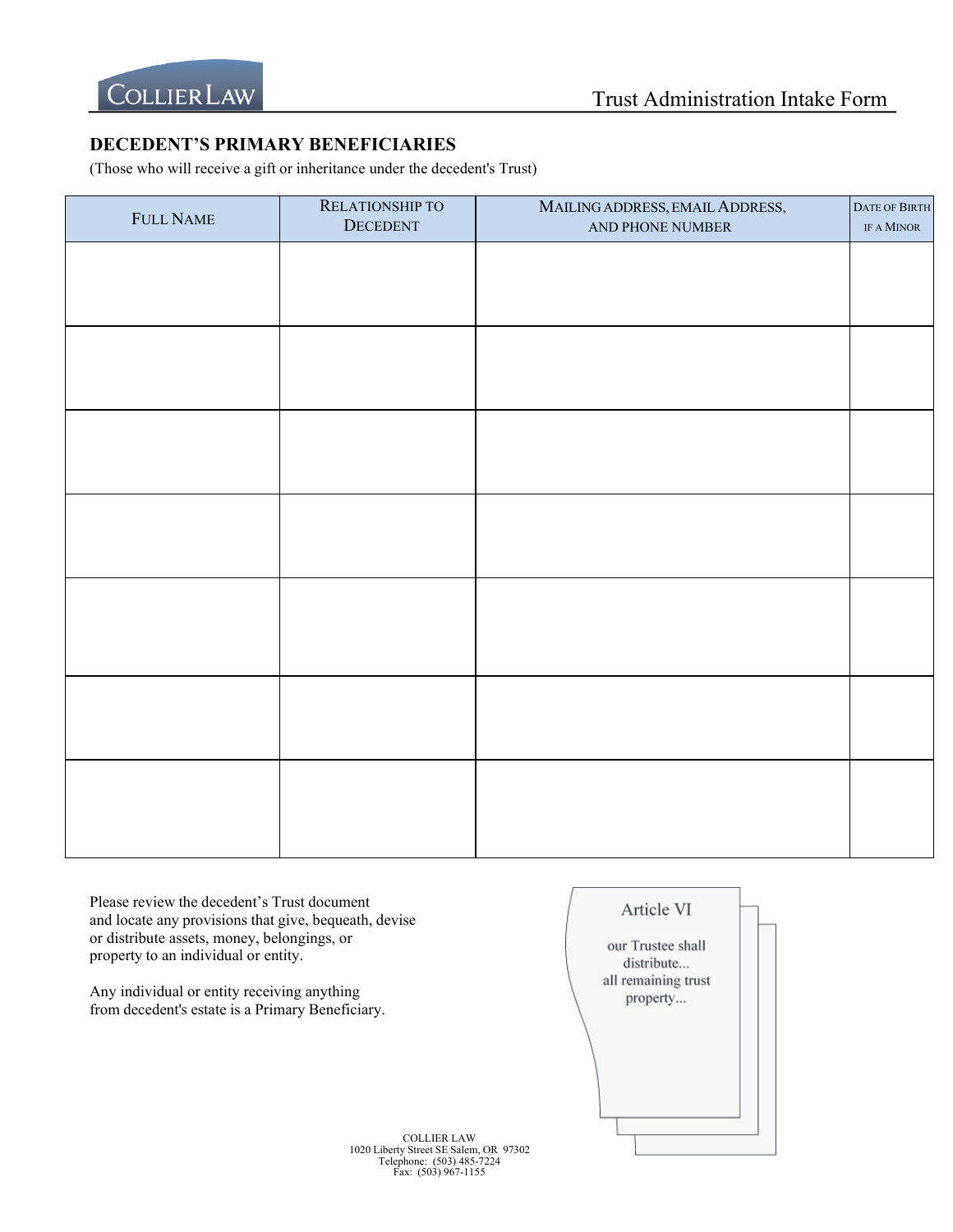

#### **DECEDENT'S SECONDARY BENEFICIARIES**

(Those who would receive a gift or inheritance under the decedent's Trust if a Primary Beneficiary is deceased. The Secondary Beneficiaries are often referred to be "second in line" to receive a gift or inheritance from the Trust)

| FULL NAME | RELATIONSHIP TO<br><b>DECEDENT</b> | MAILING ADDRESS, EMAIL ADDRESS,<br>AND PHONE NUMBER | DATE OF BIRTH<br>IF A MINOR |
|-----------|------------------------------------|-----------------------------------------------------|-----------------------------|
|           |                                    |                                                     |                             |
|           |                                    |                                                     |                             |
|           |                                    |                                                     |                             |
|           |                                    |                                                     |                             |
|           |                                    |                                                     |                             |
|           |                                    |                                                     |                             |
|           |                                    |                                                     |                             |
|           |                                    |                                                     |                             |
|           |                                    |                                                     |                             |
|           |                                    |                                                     |                             |
|           |                                    |                                                     |                             |
|           |                                    |                                                     |                             |
|           |                                    |                                                     |                             |
|           |                                    |                                                     |                             |

A Secondary Beneficiary will inherit assets only if certain conditions are met, such as the death of the primary beneficiary or the primary beneficiary's decision to disown or disclaim the assets to which they are entitled.

A Secondary Beneficiary is also considered to be a contingent beneficiary.



COLLIER LAW 1020 Liberty Street SE Salem, OR 9 730 Telephone: (503) 485-7224 Fax: (503) 967-1155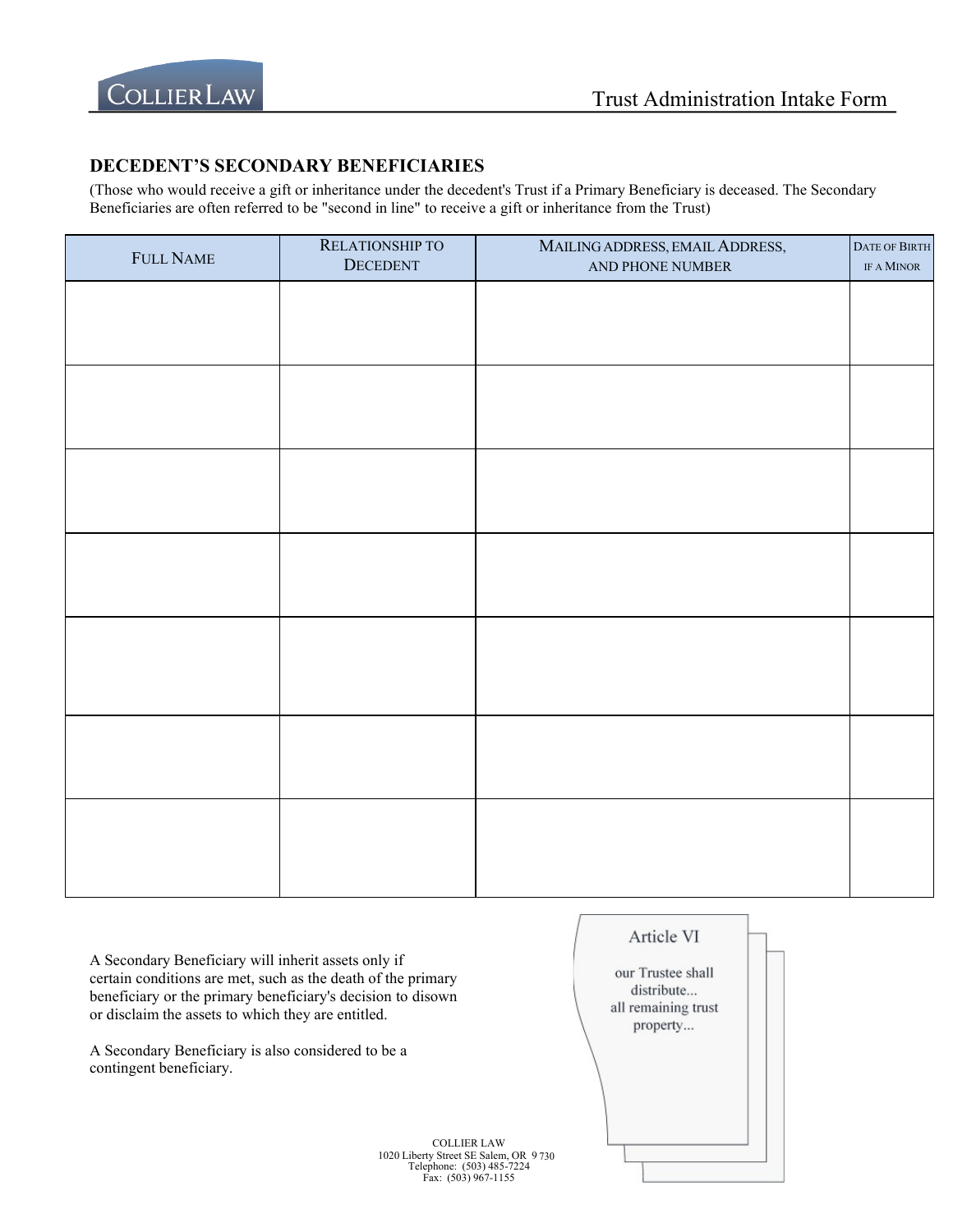

## **TRUST ASSETS**

(If you don't have an exact value, an estimate is fine)

| <b>Bank Accounts</b>             |
|----------------------------------|
| <b>VALUE AS OF DATE OF DEATH</b> |
|                                  |
|                                  |
|                                  |
|                                  |
|                                  |
|                                  |
|                                  |
|                                  |

|                                           | <b>Investment Accounts</b>       |
|-------------------------------------------|----------------------------------|
| <b>INVESTMENT FIRM AND ACCOUNT NUMBER</b> | <b>VALUE AS OF DATE OF DEATH</b> |
|                                           |                                  |
|                                           |                                  |
|                                           |                                  |
|                                           |                                  |
|                                           |                                  |
|                                           |                                  |

|                | <b>Real Property</b>      |
|----------------|---------------------------|
| <b>ADDRESS</b> | VALUE AS OF DATE OF DEATH |
|                |                           |
|                |                           |
|                |                           |
|                |                           |
|                |                           |

|                       | <b>Vehicles</b>                  |
|-----------------------|----------------------------------|
| MAKE, MODEL, AND YEAR | <b>VALUE AS OF DATE OF DEATH</b> |
|                       |                                  |
|                       |                                  |
|                       |                                  |
|                       |                                  |

|                      | Miscellaneous/Firearms    |
|----------------------|---------------------------|
| DESCRIPTION OF ASSET | VALUE AS OF DATE OF DEATH |
|                      |                           |
|                      |                           |
|                      |                           |
|                      |                           |

| <b>Personal Property</b>         |
|----------------------------------|
| <b>VALUE AS OF DATE OF DEATH</b> |
|                                  |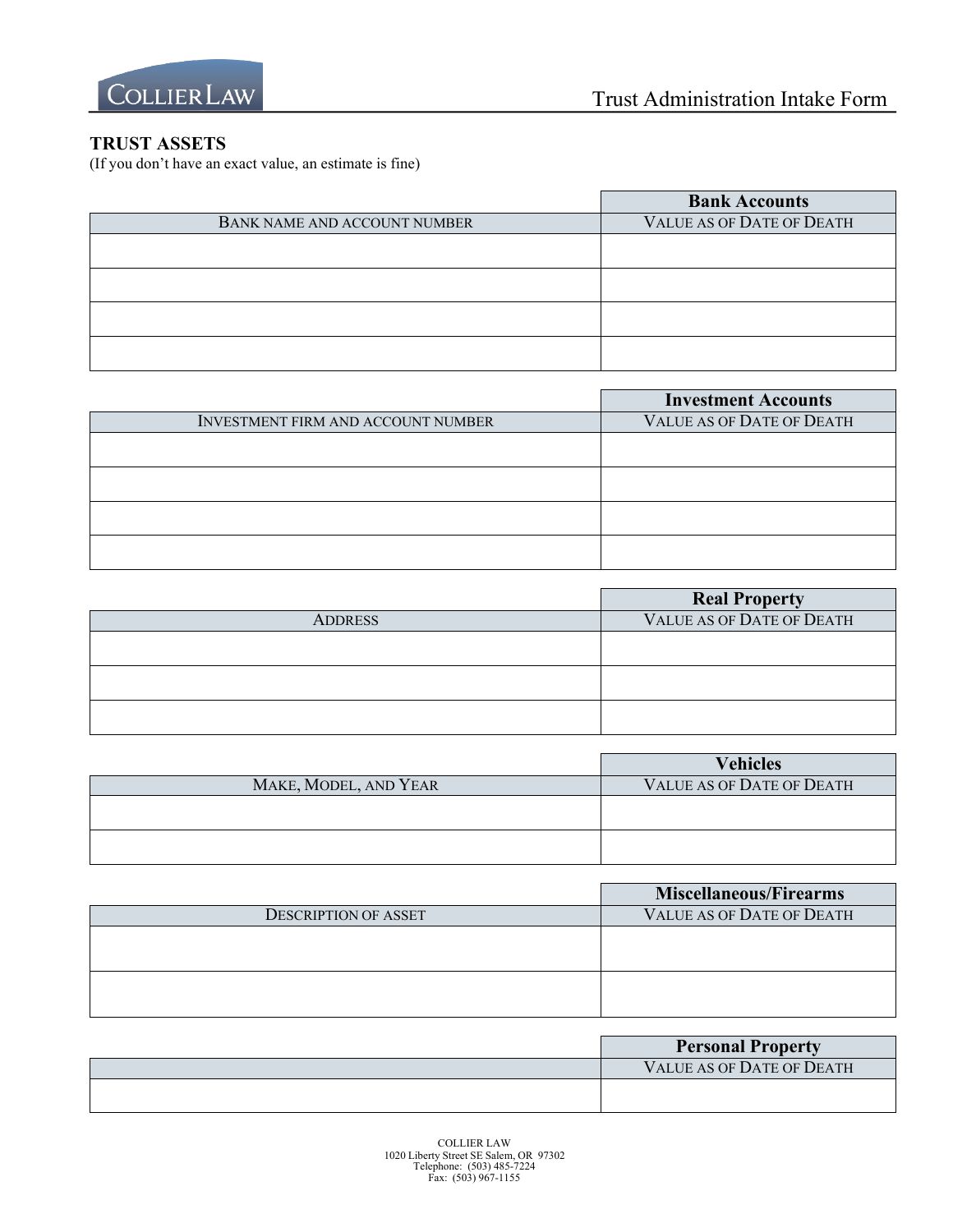# **ASSETS HELD OUTSIDE OF THE TRUST**

(Any assets held by the decedent under his or her individual name)

| <b>ASSET</b> | TITLED AS / OWNED BY | VALUE(S) |
|--------------|----------------------|----------|
|              |                      |          |
|              |                      |          |
|              |                      |          |
|              |                      |          |
|              |                      |          |
|              |                      |          |
|              |                      |          |
|              |                      |          |
|              |                      |          |
|              |                      |          |
|              |                      |          |
|              |                      |          |
|              |                      |          |
|              |                      |          |
|              |                      |          |
|              |                      |          |
|              |                      |          |
|              |                      |          |
|              |                      |          |
|              |                      |          |
|              |                      |          |

For example: *California Home Titled as: Value: 1234 Main Street John Doe \$500,000.00 Roseville, CA 00000*

Any assets not properly transferred from the decedent to his or her Trust must pass through probate to place them into the Trust. The assets will then be distributed according to the instructions of the Trust.